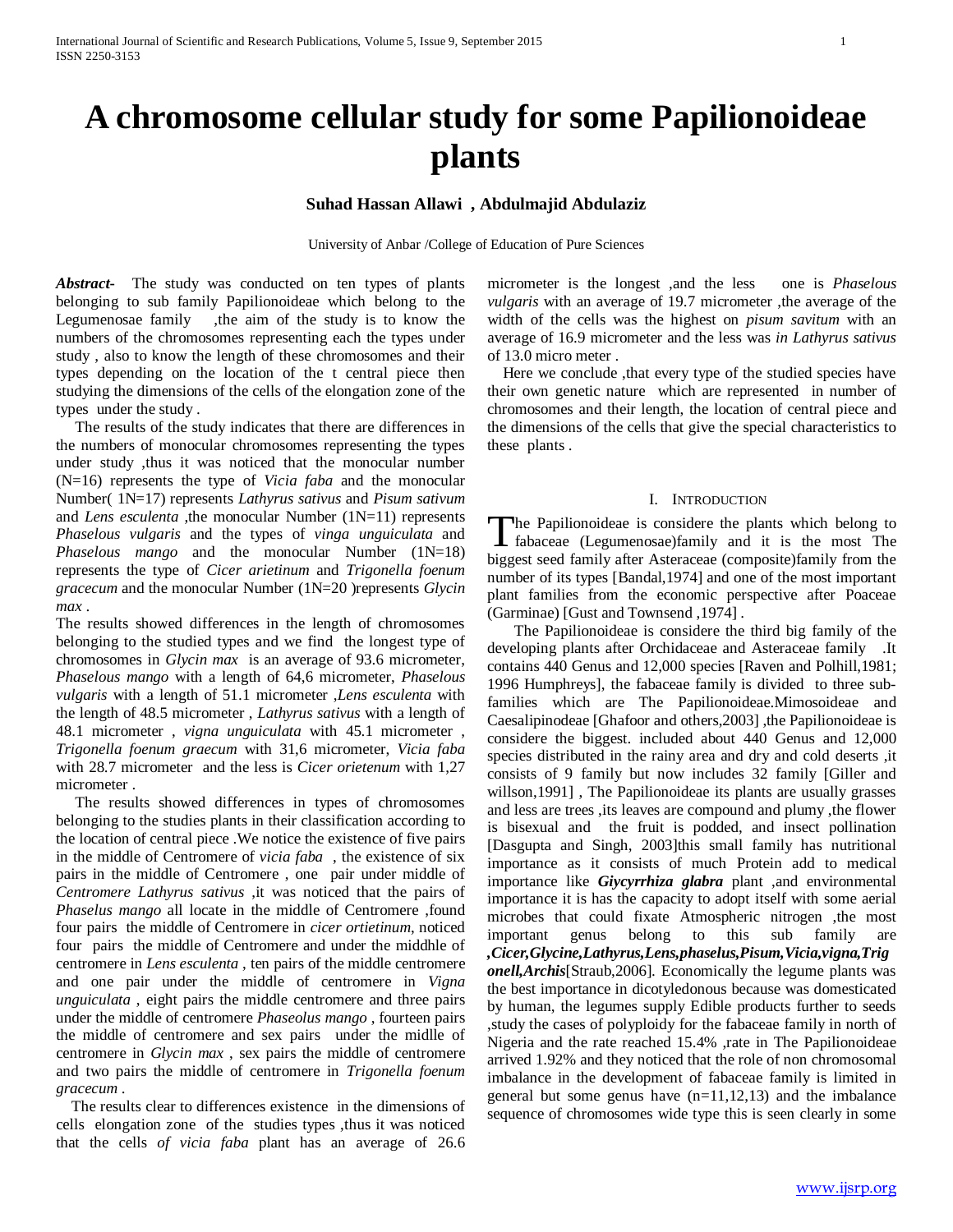like genus *Senna* [Haecker and others, 2004;Khantoon and Ali 1993]*.*

 The cellular studies in The Papilionoideae Included different sides in chromosome like Number variations and composition and the study of the chromosomal features and the nature of meiosis division ,the cellular characteristics and share in the study of classification relations specially in the level of species and genus ,the importance of properties return the to the characteristics derived from chromosomes to the Genes exist on them, thus difference between the plants in the characteristics of the chromosomes reflects the genetic difference between them [2005 Okoli,Agbegwa] . indicated **[Bhattacharya ,2003**]for the study the polyploidy in different geneses of this sub family like *Onobrychis caputgalli* ,and thought that the development direction in most of these genus of this sub family was by reduce the basic number of chromosomes ,and considered that *Coronilla emeru*s that has (2N=14 ) chromosome is the most genus of species primitive and the and developed the species like *C Viminalis , C scorpoide* that contain (12 ) bilateral chromosome dangerous more because of reducing of chromosome number from (14) to( 12) chromosomes but *C .Gluca , C .Varia* in which each of them has (12) chromosomes was because of multiplication of the basic number of chromosomes after reducing has occurred **.**Because of importance of this sub family and the less of cellular and chromosomal studies which done to their economic types ,the aim of this study was

 - determine and calculate the chromosomal number of some economic types belonging to the sub family

 -determine the length of chromosomes and their types belonging to this sub family

 -compare the length of the chromosomes of different types in length and location of central piece

 -study the dimensions of cells in the elongation zone - and its compare in studied species .

### II. MATERIALS AND METHODS

 This study was conducted in Department of Biology – college of Education of pure science/University of Anbar in academic year 2012/2013 .By using ten plants belonging to the sub family papilionoideae (*Pisum Sativam , vicia faba ,vagna unguiculata, cicer arietinum ,Lens esculentus ,phaselous vulgaris , phaselous mango ,Trigonella feonum graecum, Lathyrus sativus ,Glycin max*), where it was cultivation plant species above in Petri dishes on the Filtering paper at a rate of 10 seeds each dish Paper under laboratory environmental conditions using the incubator After fixing temperature at a rate of 25 c<sup>0</sup> with keeping wetting Hydration seed which germinated after 4 days ,the roots were cutting for Plant species in Length (2) cm , then all the samples placed in a solution Colchicine 0.01% In the refrigerator For 4 hours degree  $4c^{\circ}$  For the purpose of stopping cell division at stage of metaphase and activate Chromosomes , Then it was moved from the solution Colchicine to Fixed Farmer For 24 hour For the purpose of conservatism the structure of chromosomes and morphology , Then washed by water to dispose of the effects of alcohol and acid and conserved In ethyl alcohol Concentration 70% to conservative on the foundation of the roots, The samples are then placed in a solution Hcl Concentration 1N In a water bath by

temperature 60 To analyze the cell wall and the ease clarity of chromosomes , then transferred In a beaker containing stain Aceto -carmin For 5 minutes to conquest the chromosomes of the stain for ease of vision , then took the ends of the colored roots and place on a clean glass slide then worked in the longitudinal section for roots It was covered by a Cover slide and gently pressure it between two layers of filtering papers to disposal from excess stain and put the roots of plants species samples under check by microscope under the power enlarge (40x , 100x ) , through it has been personification and discrimination cells , chromosomes and their numbers with the naked eye, the measurements of lengths and width of the cells and chromosomes Been measured by standard Ruler kind by Measure unity micrometer.

#### III. RESULTS AND DISCUSSION

 **In chromosomal studies the** number of chromosomes were calculated in ten plants of sub Papilionoideae which are *in Vicia faba* as the table (1-4 ) and the image (1-4) represent the number of chromosomes that which carried cells of *Vicia faba*,The results show that the cells of the plant belonging to this species *Vicia* 1N=6 monocular chromosomes and the bilateral number 2N=12 chromosome , the results show that the total length of chromosomes are 28.7 micrometer , it was noticed that the longest chromosome is between 5.7 to 3.5 micrometer ,these chromosomes included five metacentric pairs in and one pair sub metacentric of Centromer,from noticed chromosomes length found her that three pairs of chromosomes classified as long chromosomes and two pairs are middle length and one pair is short . This number of chromosomes and their length is considered special for this type as it represents plants of this kind and differentiates them from others of the same sub family ,this was indicated [ Kumar, 1990].this number of chromosomes carry all the genes needed to give their morphological properties to this species , the number may indicate a positive development in plants of this species ,where the researchers that consider that less of chromosomes number which their carry by plant cells that consider positive development [2003 ,Bhattacharya],this development occurs because of environmental pressure and genetic mutations and new recombination that happen in the time of meiosis division, thus we notice that the *Vicia faba* plants has a different feature from other plants which belonging to the same sub family .



**Image (1 -4) number of chromosomes in** *Vicia faba*

 Explain in the plant *Lathyrus Sativus* as the table (1-4 )and image (1-4) which indicate in to the numbers and dimensions of chromosomes .The results show that number of monocular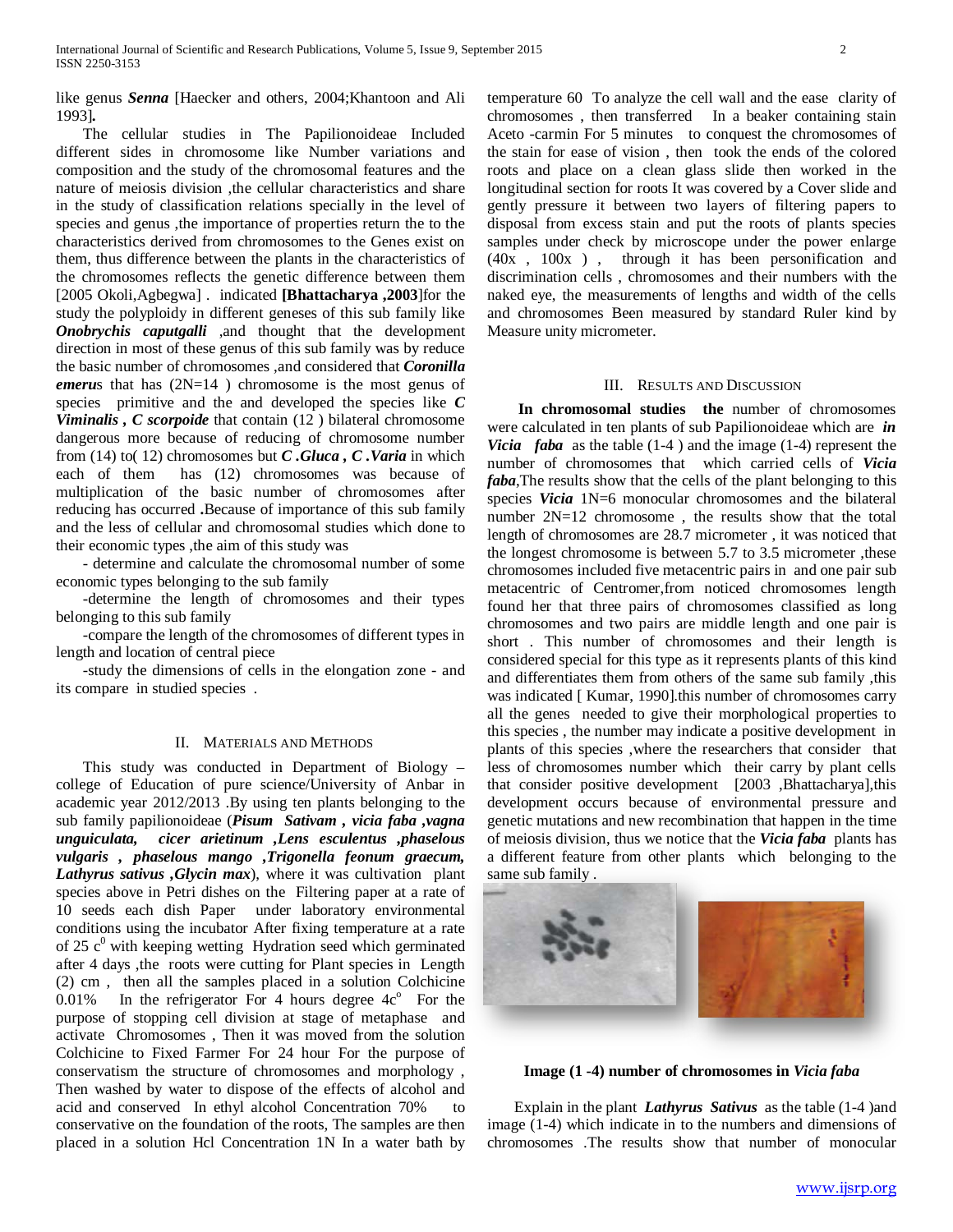chromosomes 1n=7 and bilateral chromosome 2n=14 , noticed differences in the length of chromosomes belonging to this species as the total length of chromosomes was 48.1 micrometer , also noticed that the longest chromosome was 10.1 micrometer , the shortest one was 5.2 micrometer , as it noted the existence of differences in the location of central piece where the results show that there are six pairs of metacentric and one pair sub metacentric ,results show that there are two pairs of chromosomes classified as long and five pairs middle length . This number of chromosomes and their length is considered special for this type as it represents plants of this kind and differentiates them from others of the same sub family ,this was indicated [Klamt,2000] .These numbers of chromosomes carry all the genes needed to give their morphological properties to this species , the number may indicate a positive development in plants of this species ,where the researchers that consider that less of chromosomes number which their carry by plant cells that consider positive development [Bhattacharya,2003 ],this development occurs because of environmental pressure and genetic mutations and new recombination that happen in the time of meiosis division, thus we notice that the *Lathyrus Sativus* plants has a different feature from other plants which belonging to the same sub family .



# **Image (2-4 )shows numbers of chromosomes in** *lathyrus Sativus*

 In plant of *phaselous vulgaris* as the table( 1-4) and image ( 3-4) represent the number of chromosomes that which carried cells of *phaselous vulgaris*,The results show that the cells of the plant belonging to this species *phaselous* (1N=11) monocular chromosomes and the bilateral number (2N=22) chromosome , the results show that the total length of chromosomes are 51.1.micrometer , it was noticed that the longest chromosome is between 6.5 to 3.5 micrometer and all chromosomes are metacentric ,from noticed chromosomes length found her that four pairs of chromosomes classified as long chromosomes and four pairs are middle length and three pairs are short . This number of chromosomes and their length are considered special for this type as it represents plants of this kind and differentiates them from others of the same sub family ,this was indicated [Mercado,1996].this number of chromosomes carry all the genes needed to give their morphological properties to this species , the number may indicate a positive development in plants of this species ,where the researchers that consider that less of chromosomes number which their carry by plant cells that consider positive development [2003, Bhattacharya], this development occurs because of environmental pressure and genetic mutations and new recombination that happen in the time of meiosis division, thus we notice that the *phaselous vulgaris*  plants has a different feature from other plants which belonging to the same sub family



 $A$ , n=11(40 x) **B**, n=22(40 x)

## **Image( 3-4 )shows number of chromosomes in** *phaselous vulgaris*

 In the *pisum Sativum* plant as the table (1-4 )and image( 4-4 ) represent the number of chromosomes that which carried cells of above plant,the results show that the cells of the plant belonging to this species *pisum Sativum* (1N=7)monocular chromosomes and the bilateral number 2N=14 chromosome , the results show that the total length of chromosomes are 36.9.micrometer it was noticed that the longest chromosome is between 3.4 to 6.9 micrometer, as it noted the existence of differences in the location of central piece where the results show that there are four pairs metacentric and three pairs sub metacentric ,from noticed chromosomes length found her that four pairs of chromosomes classified as long chromosomes and three pairs are middle length. this number of chromosomes and the location of central piece indicates to identity of the plant and distinguishes it from others that belong to the same sub family, this was indicated [Neuman ,2002] ,as it carries a group of necessary genes that gives it different characteristics ,the number of chromosomes indicates positive development .



# **Image (4-4) indicates Number of single chromosomes in** *Pisum Sativum*

 In *Cicer arietinum* plant as the table (1-4) and the image (4- 5) represent the number of chromosomes that which carried cells of *cicer arietinum* the results show that the cells of the plant belonging to this species (1n=8) monocular chromosomes and the bilateral number  $(2n=16)$ , the results indicate to the existence of obvious differences in the lengths of chromosomes, that the total length of chromosomes are 27.1 micrometer, the longest one is 4.8 and the shortest one at 2.3 micrometer and all chromosomes are metacentric ,but classifying them according to length, found her that three pairs of chromosomes classified as long chromosomes and two pairs are middle length and three pairs are short . This number of chromosomes and the location of central piece indicates to identity of the plant and distinguishes it from others that belong to the same sub family, this was indicated [Ahmed ,2000] ,as it carries a group of necessary genes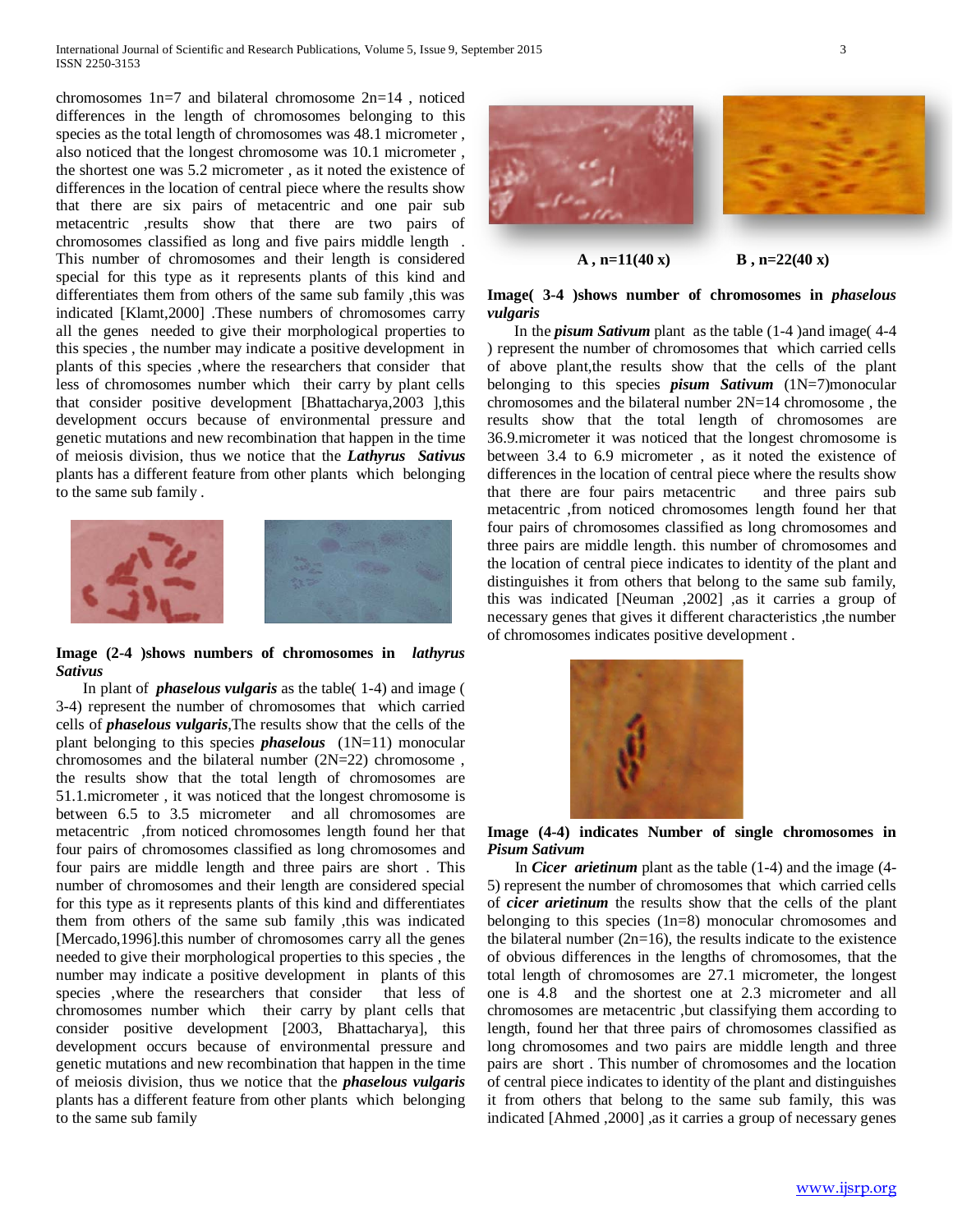that gives it different characteristics ,the number of chromosomes indicates positive development .



Image( 5-4 )indicates number of chromosomes in *cicer arietenum*

 In *Lens esculenta* plant as the table (4-1) and image (6-4) represent the results that have been obtained from the study of species *Lens esculenta* belonging to sub family Papilionoideae , The results show that the cells of the plant belonging to this species *Lens* 1n=7 monocular chromosomes and the bilateral number 2n=14, the results indicate to the existence of obvious differences in the lengths of chromosomes, that the total length of chromosomes are 84.5 ,the longest one is 9.4 and the shortest is 4.8 micrometer, as it noted the existence of differences in the location of central piece where the results show that there are four pairs metacentric and three pairs sub metacentric ,from noticed chromosomes length found her that three pairs of chromosomes classified as long chromosomes and four pairs are middle length .This number of chromosomes and their length is considered special for this type as it represents plants of this kind and differentiates them from others of the same sub family ,this was indicated [ Jahan, 1994 ] ].This number of chromosomes carry all the genes needed to give their morphological properties to this species , the number may indicate a positive development in plants of this species ,where the researchers that consider , that less of chromosomes number which their carry by plant cells which consider positive development [2003 Bhattacharya]. This development occurs because of environmental pressure and genetic mutations and new recombination that happen in the time of meiosis division, thus we notice that the **Lens esculenta** plants has a different feature from other plants which belonging to the same sub family.



**Image (4-6) shows number of chromosomes in** *Lens esculenta*

 In *Vigna unguculata*plant as the table( 4-1) and image (7- 4 ) represent the number of chromosomes that which carried cells of *vigna unguiculata* , the results show that the cells of the plant belonging to this species( 1n=11 ) monocular chromosomes and the bilateral number ( $2n=22$ ) chromosomes, the results show that the total length of chromosomes are 45.1 , it was noticed that the longest chromosome are between 3.1 to 5.3 micrometer, It was noticed that there are ten pairs of chromosomes of the metacentric and one pair in the sub metacentric, from noticed chromosomes length found her ,that four pairs of chromosomes classified as long chromosomes and four pairs are middle length and three pairs are short. This number of chromosomes and their length is considered special for this type as it represents plants of this kind and differentiates them from others of the same sub family ,this was indicated [1981, Pandey] . This number of chromosomes carry all the genes which needed to give their morphological properties to this species , the number may indicate a positive development in plants of this species ,where the researchers consider that less of chromosomes number which their carried by plant cells that consider positive development .



**Image( 4-7) indicates chromosomal number belonging to**  *vigna unguiculata*

 In *Phaselous mango* plant **as the** table (4-1) and image (8-4) represent the number of chromosomes that which carried cells of *Phaselous mango* belonging to sub family Papilionoideae family , the results show that the cells of the plant belonging to this species 1n=11 monocular chromosomes and the bilateral number 2n=22 chromosome , shows differences in the length of chromosomes , it was noticed that the longest chromosome is between (3.1) to (7.6) , the results show that the total length of chromosomes 64.5 micrometer, as it noted the existence of differences in the location of central piece where the results show that there are eight pairs metacentric and three pairs sub metacentric ,from noticed chromosomes length found her that four pairs of chromosomes classified as long chromosomes and five pairs are middle length . This number of chromosomes and their length are considered special for this type as it represents plants of this kind and differentiates them from others of the same sub family ,this was indicated [Lewis and others,2005 ].This number of chromosomes carry all the genes needed to give their morphological properties to this species , the number may indicate a positive development in plants of this specie ,where the researchers consider that less of chromosomes number which their carry by plant cells that consider positive development [2003 ,Bhattacharya], ],this development occurs because of environmental pressure and genetic mutations and new recombination that happen in the time of meiosis division, thus we notice that the *Phaselous mango* plants has a different feature from other plants which belonging to the same sub family .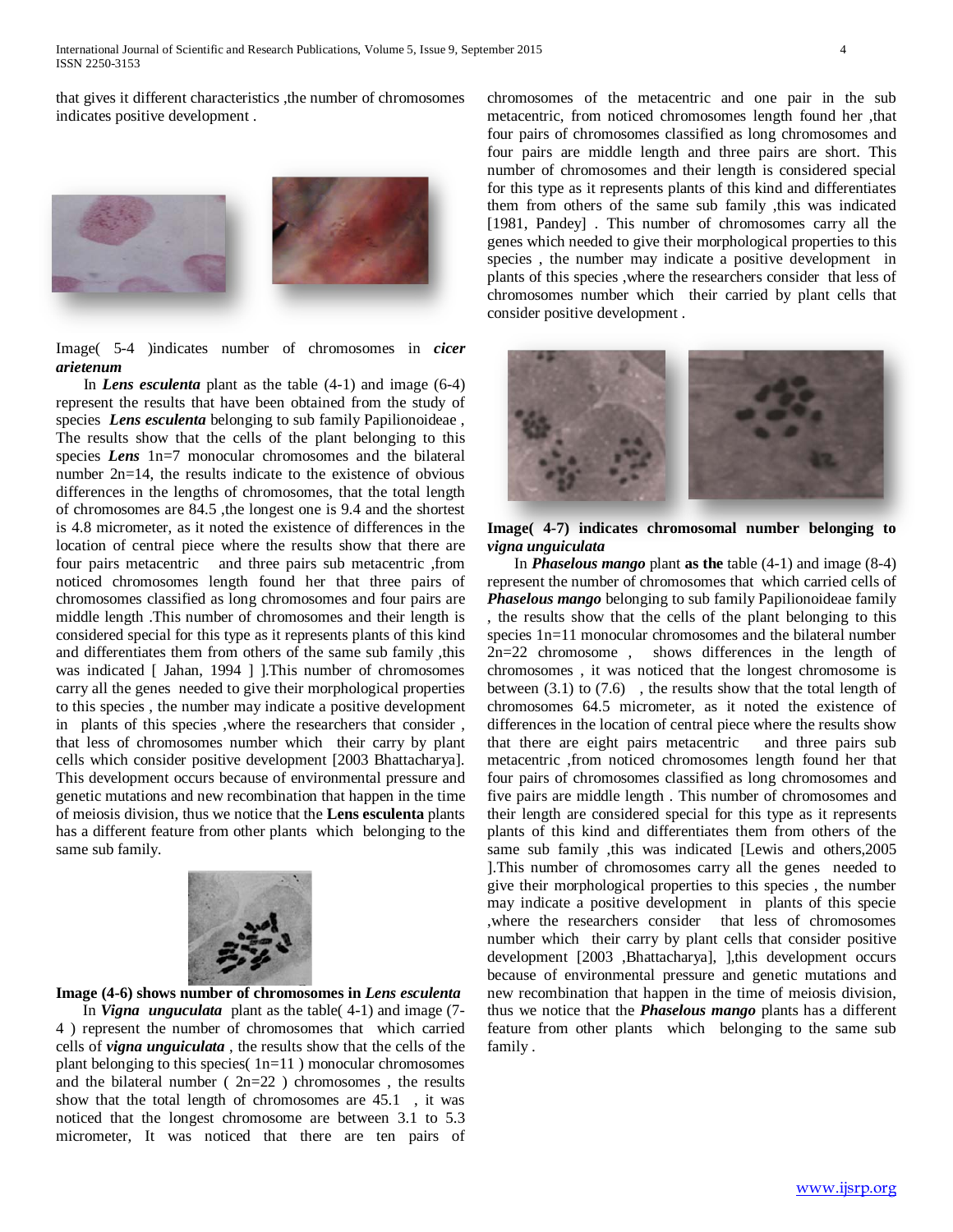



# **Image( 8-4 )indicates number of chromosomes in the**  *phaselous* **mango( x40)**

In *Glycin max* plant as the table  $(4-1)$  and image  $(9-4)$ represent the number of chromosomes that which carried cells of *Glycin max* belonging to sub family Papilionoideae family , The results show that cells of the plant belonging to this species 1n=20 monocular chromosomes and the bilateral number 2n=40 chromosomes , the results show that the total length of chromosomes are 93.6 ,the longest one is 4.8 and the shortest one is 2.3, as it noted the existence of differences in the location of central piece where the results show that there are 14 pairs metacentric and six pairs sub metacentric ,from noticed chromosomes length found her that eight pairs of chromosomes classified as long chromosomes and 7 pairs are middle length and 5 pairs short . This number of chromosomes and their length is considered special for this type as it represents plants of this kind and differentiates them from others of the same sub family ,this was indicated (Blanc and Wolf, 2005) . It was noticed that there were no positive development in them as still the numbers of chromosomes are more ,these numbers carry some gens needed to give the features of this kind .



**Image( 9-4 )shows number of chromosomes belonging to of**  *Glycin max*

 *In Trigonella foenum gracecum* plant as the table( 4-1) and image (10-4 ) ) represent the number of chromosomes that which carried cells of *Trigonella foenum gracecum* belonging to sub family Papilionoideae , The results show that the cells of the plant belonging to this species 1n=8 monocular chromosomes and the bilateral number 2n=16 chromosomes , the results show that the total length of chromosomes are 31.6 , it was noticed that the longest chromosome are between 3.2 to 4.6 , these chromosomes included six metacentric pairs and tow pairs sub metacentric of centromer,from noticed chromosomes length found her that four pairs of chromosomes classified as long chromosomes and three pairs are middle length and one pair is short . This number of chromosomes and their length are considered special for this type as it represents plants of this kind and differentiates them from others of the same sub family ,this was indicated [Sadhu,1989] . This number of chromosomes carry all the genes needed to give their morphological properties to this species , the number may indicate a positive development in plants of this species ,where the researchers consider that less of chromosomes number which their carry by plant cells that consider positive development [2003 ,Bhattacharya],this development occurs because of environmental pressure and genetic mutations and new recombination that happen in the time of meiosis division, thus we notice that the *Trigonella foenum gracecum* plants has a different feature from other plants which belonging to the same sub family .



**Image (10-4) shows number of chromosomes belonging to**  *Trigonella foenum gracecum*

 **In cellular Study** the dimensions of the cells were studied in the elongation zone which the table (12-4) shows the width and length dimension of the studies cells ,the numbers indicate the average of the longest 30 cells ,we find that the first longest cells are in Vicia Faba plant with 27.4 micrometer ,the second in Pisum Sativum with 26.6 micrometer, the third in phaselous mango with 26.0 micrometer, the fourth in cicer orietinum 25.8 micrometer ,the fifth in Glycin max 25.2 micrometer ,the sixth in *Trigonella foenum graecum* 24.5 micrometer , the seventh in Lathyrus Sativus 23.3 micrometer ,the ninth in vigna anguiculata 23 micrometer ,the less one in phaselous vulgaris plant with 19.7 micrometer. The average of the width of the plants , the table (12-4 ) shows that the widest cell belonging to *pisum sativum* **i**s 16.9 micometer ,in *cicer orientinum* and *Vicia faba* 15.2 micrometer, in *phaselous* 14.4 micrometer **,** *Trigonella foenum graecum* and *Vigna unguiculata* 14.2 micrometer ,in *Lens esculenta* 13.7 micrometer ,in *phaselous mango* 13.2 micrometer and the less wide in *lathyrus sativus* 13.1 micrometer .the of cells differences in sizes ,may indicateto the size of the plant which according for studing species , the cells number and their size indicate to siz of plant , that the sizes of cells caused to increase in the size of plant .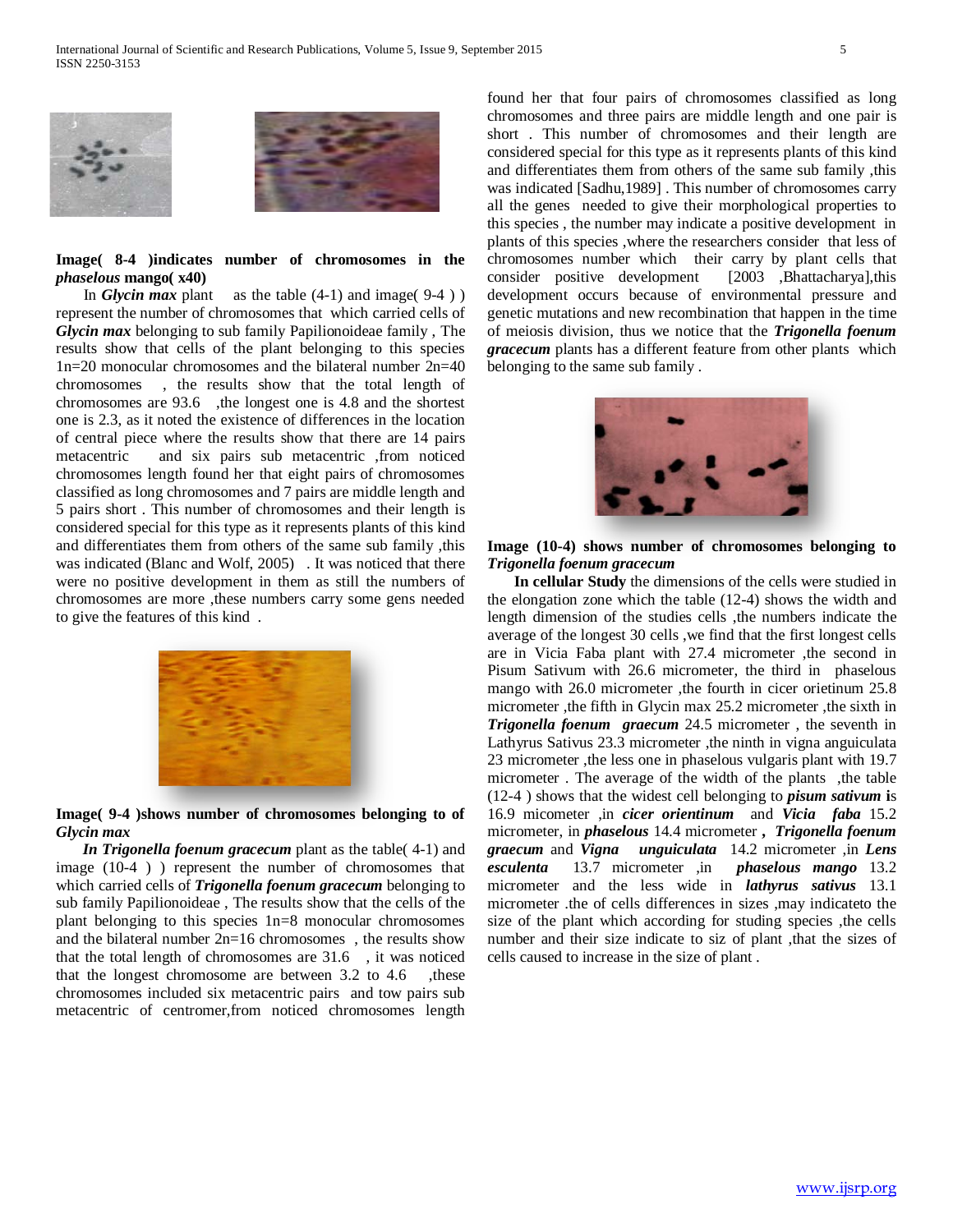**Table (4-2) Explain average of length and and width of elongation zone cells of studied types which measuned by micrometer**.

| cells (micrometer) | Average of width the Average of elongate the<br>cells (micrometer) | <b>Plant species</b>              |  |  |  |  |
|--------------------|--------------------------------------------------------------------|-----------------------------------|--|--|--|--|
| 15.2               | 27.4                                                               | - 1 Vicia faba L                  |  |  |  |  |
| 13.0               | 23.3                                                               | - 2 Lathyrus sativus              |  |  |  |  |
| 14.4               | 19.7                                                               | - 3 Phaseolus vulgaris            |  |  |  |  |
| 16.9               | 26.6                                                               | $-4$<br><b>Pisum</b><br>sativum   |  |  |  |  |
| 15.2               | 25.8                                                               | -5 Cicer<br>arietinum             |  |  |  |  |
| 13.7               | 23.9                                                               | 6<br>-Lens culinaris              |  |  |  |  |
| 14.2               | 23                                                                 | 7-Vigna unguiculata               |  |  |  |  |
| 13.2               | 26.0                                                               | 8-Phaseolus mango                 |  |  |  |  |
| 13.3               | 25.2                                                               | 9-Glycin max                      |  |  |  |  |
| 14.2               | 24.5                                                               | 10 - Trigonella foenum<br>graecum |  |  |  |  |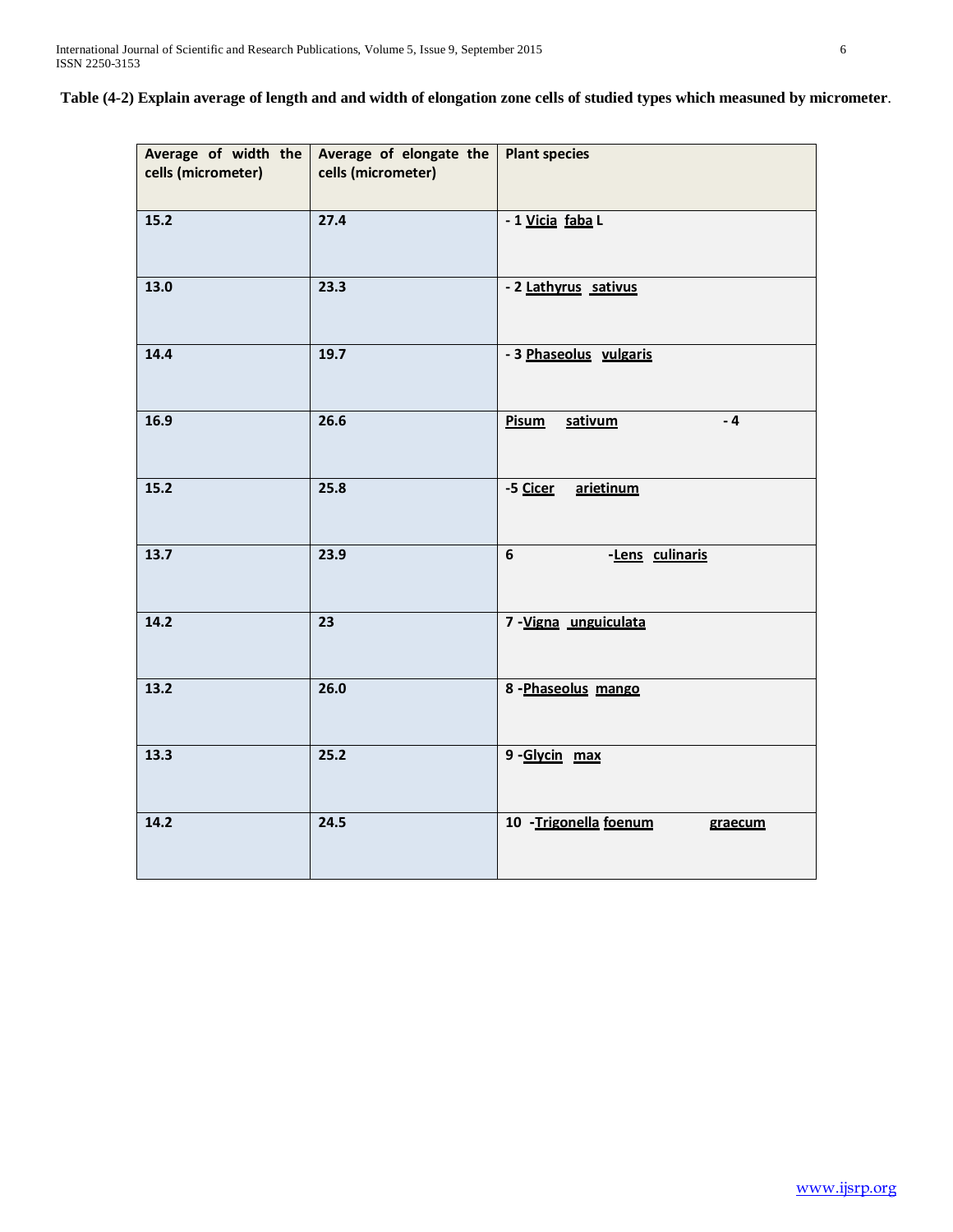# **Table (4-1) Indicates to numbers of single double chromosomes and pairs number of each sample from chromosomes in types of sub family papilionoideae which under study.**

| short<br><b>Total</b><br>arm length<br>(micrometer) | <b>Total</b><br>length arm<br>lengths(m) | Total<br>Chromosomes<br>lengths (m) | <b>Chromosomes species</b> |                          | chromosomes      |      | <b>Plant species</b> |                                        |
|-----------------------------------------------------|------------------------------------------|-------------------------------------|----------------------------|--------------------------|------------------|------|----------------------|----------------------------------------|
|                                                     |                                          |                                     | St.C                       | $S \, m \, .C$           | M.C              | (2N) | (1N)                 |                                        |
| 10.9                                                | 17.8                                     | 28.7                                | $\blacksquare$             | $\mathbf{1}$             | $5\overline{)}$  | 12   | $6\overline{6}$      | faba<br>Vicia                          |
| 20                                                  | 28.1                                     | 48.1                                | $\overline{\phantom{a}}$   | $\mathbf{1}$             | 6                | 14   | $\overline{7}$       | Lathyrus sativus                       |
| 21.5                                                | 29.6                                     | 51.1                                | $\blacksquare$             | $\blacksquare$           | 11               | 22   | $11\,$               | Phaseolus vulgaris                     |
| 13                                                  | 23.8                                     | 36.9                                | $\blacksquare$             | $\overline{3}$           | $\overline{4}$   | 14   | $\overline{7}$       | Pisum sativum                          |
| 12.1                                                | 15.9                                     | 27.1                                | $\frac{1}{2}$              | $\overline{\phantom{a}}$ | 8                | 16   | 8                    | arietinum<br>Cicer                     |
| 17.8                                                | 30.7                                     | 48.5                                | $\Box$                     | $\overline{3}$           | $\overline{4}$   | 14   | $\overline{7}$       | culinaris<br>Lens                      |
| 19.2                                                | 25.9                                     | 45.1                                | $\Box$                     | $\mathbf{1}$             | 10               | 22   | 11                   | Vigna unguiculata                      |
| 26.3                                                | 38.3                                     | 64.6                                | $\Box$                     | $\overline{3}$           | 8                | 22   | 11                   | Phaseolus mango                        |
| 33.1                                                | 60.5                                     | 93.6                                | $\Box$                     | $\boldsymbol{6}$         | 14               | 40   | $20\,$               | Glycin<br>max                          |
| 12.8                                                | 18.8                                     | 31.6                                | $\overline{\phantom{a}}$   | $\mathbf 2$              | $\boldsymbol{6}$ | 16   | $\,8\,$              | <b>Trigonella</b><br>foenum<br>graecum |